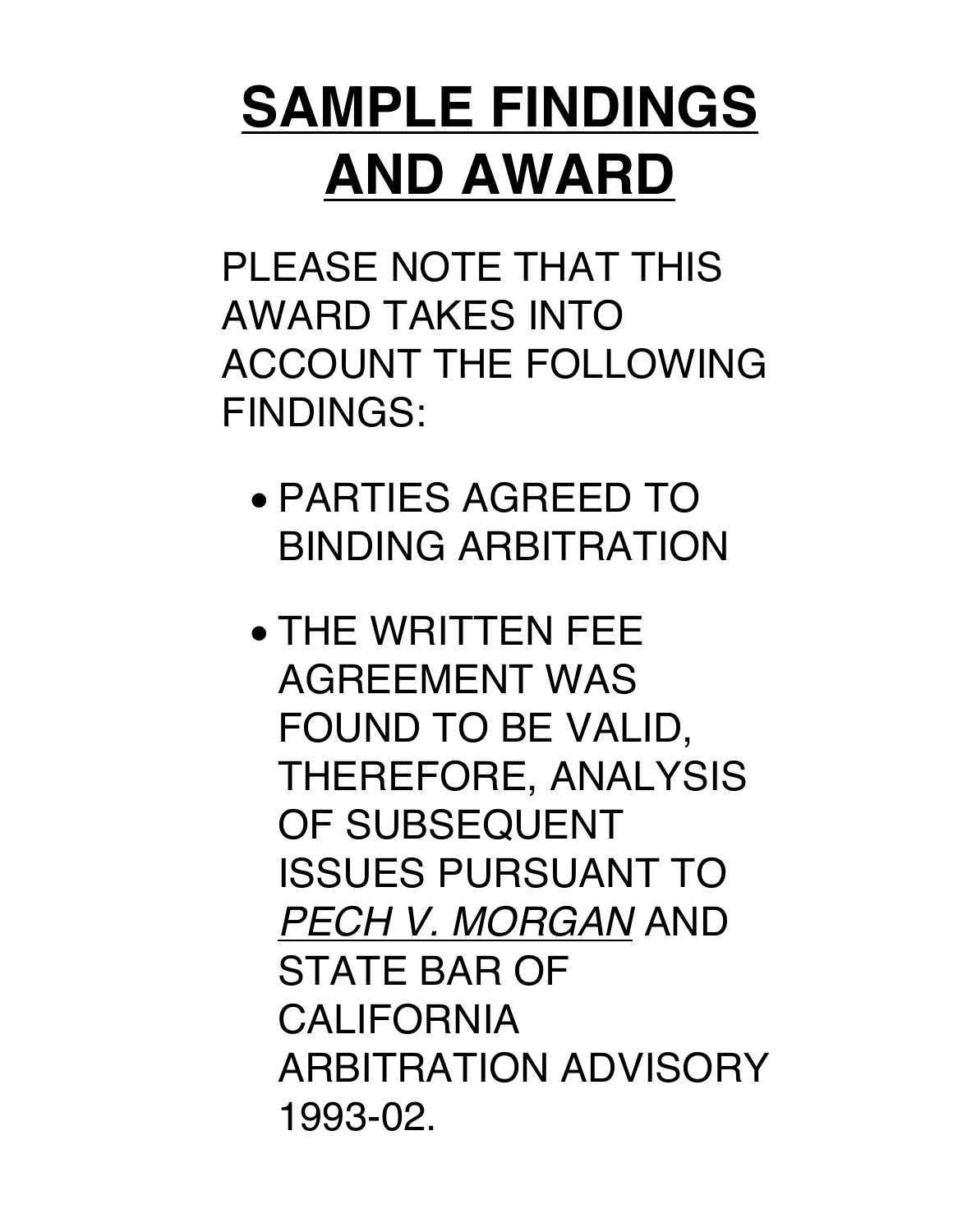## **BEFORE THE COMMITTEE ON ARBITRATION OF THE LOS ANGELES COUNTY BAR ASSOCIATION ATTORNEY-CLIENT MEDIATION AND ARBITRATION SERVICES COUNTY OF LOS ANGELES, STATE OF CALIFORNIA**

| $\frac{1}{2}$   In the Matter of the Arbitration Between |  |
|----------------------------------------------------------|--|
| <sup>7</sup> TAYLOR CLIENT                               |  |

 $\qquad \qquad \qquad \qquad \qquad \qquad$ 

Client.

and ) and (

) CASE NO. M-999-21-JB

) FEE ARBITRATION ) FINDINGS AND AWARD ) (BINDING)

) Date of Hearing: September 8, 2021 ALEX LAWYER, ESQ. (a) Time of Hearing: 2:30 PM Attorney. (a) Constanting Mattorney. (Attorney. (a) Location: Zoom Videoconference

## **INTRODUCTORY STATEMENT**

A mandatory fee arbitration hearing between Taylor Client ("Client") and Alex Lawyer, Esq., an attorney-at law, who currently practices at Lawyer & Lawyer, LLC ("Attorney"), was held on September 8, 2021, at 2:30 PM PST via Zoom Videoconference before Jamie Smith, Esq., Sole Arbitrator (the "Arbitrator"). Due notice of the Hearing was given to the parties via electronic mail. Client and Attorney were administered an oath, testified, cross-examined and otherwise participated in the Hearing. Client appeared in person without legal representation. Attorney appeared in person without legal representation. Client agreed to binding arbitration in the Client Petition for Arbitration. Attorney agreed to binding arbitration in the Attorney's Reply to Petition for Arbitration of Fee Disputes. Therefore, the

**28** arbitration is binding. Either party may convert this Award into a judgment pursuant to the provisions of Section 6200 and following of the Business and Professions Code and/or Section 1280 and following of the Code of Civil Procedure of the State of California.

**1**

**2**

**3**

**4**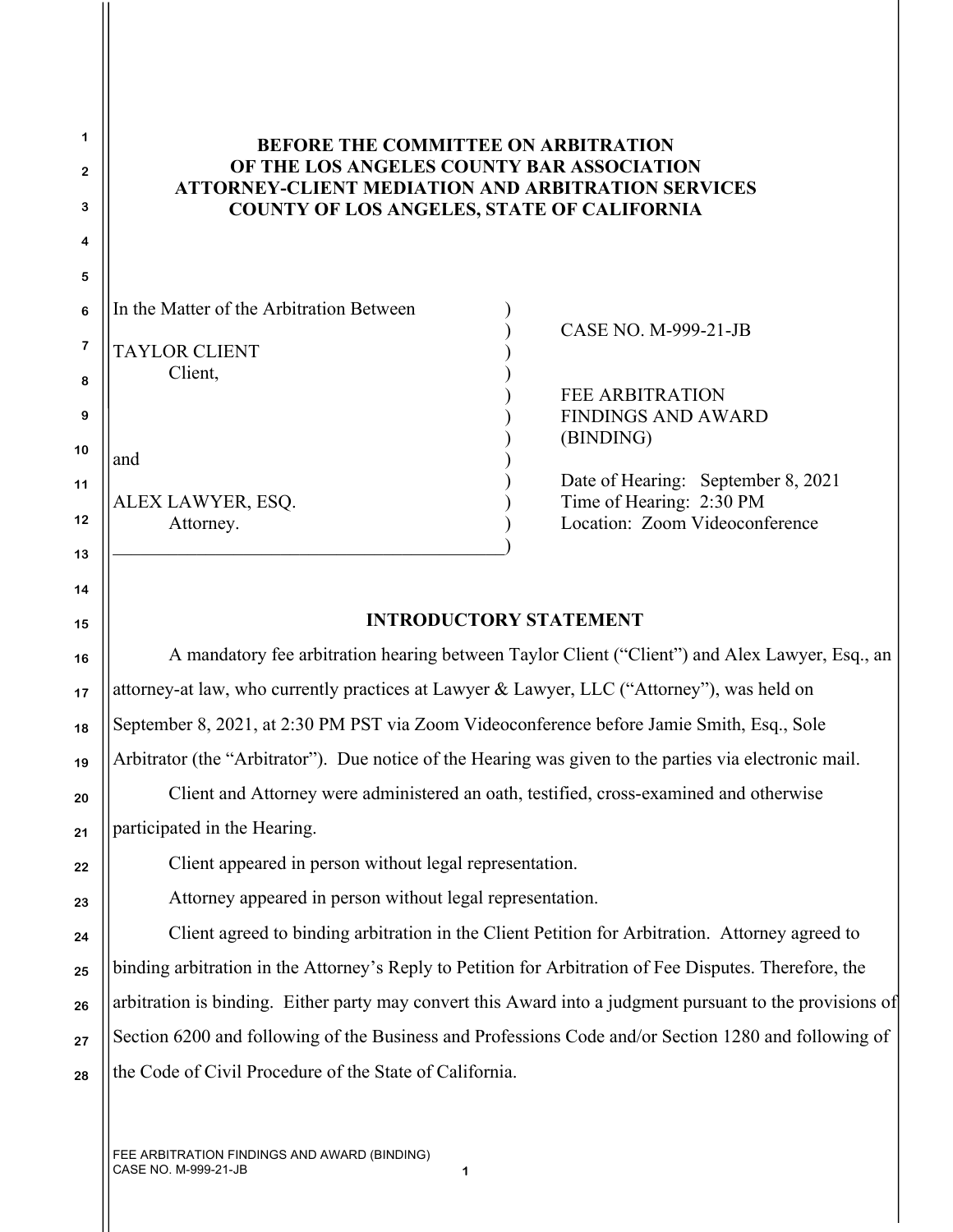For purposes of this arbitration Award, the "responsible attorney" is Attorney, Alex Lawyer, Esq.

### **FEES INCURRED AND AMOUNT IN DISPUTE**

|  | The amount that the Client claims should have been charged:      | \$18,500.00 |  |
|--|------------------------------------------------------------------|-------------|--|
|  | 2. The amount that the Attorney claims should have been charged: | \$32,920.50 |  |
|  | 3. The amount that Client has paid to Attorney:                  | \$18,500.00 |  |
|  | 4. If there was a written fee agreement, under the agreement,    |             |  |
|  | what fees were charged:                                          | \$32,920.50 |  |
|  | 5. Amount of the filing fee paid by Client:                      | 721.03      |  |

### **UNDISPUTED FACTS**

On March 20, 2021, Client engaged Attorney in connection with a petition for dissolution of marriage. The parties executed an hourly written fee agreement setting forth the terms of their agreement (e.g., initial deposit, hourly fee rates, etc.) (the "Written Fee Agreement"). Client remitted to Attorney a refundable initial retainer in the amount of Three Thousand Five Hundred Dollars (\$3,500.00). In addition, Client paid Attorney a total of Fifteen Thousand Dollars (\$15,000.00) over the course of the representation.

From March 20, 2021, to July 2, 2021, Attorney actively participated and represented Client pursuant to the terms of the Written Fee Agreement. Despite multiple attempts by Attorney to meet and confer with Client on the remaining outstanding balance owed to Attorney, such meetings never took place and Attorney ultimately substituted out of the case due to non-payment for services rendered.

#### **CLAIM OF PARTIES**

Client is requesting that Attorney not be awarded any further fees and costs allegedly owed in the amount of Fourteen Thousand Four Hundred Twenty Dollars Fifty Cents (\$14,420.50). Client believes that Attorney did more work than was necessary and Client was not aware of the fees and costs that were accumulating in connection with the case as it was proceeding. Client contends that Attorney

**1**

**4**

**5**

**6**

**7**

**8**

**9**

**10**

**11**

**12**

**13**

**14**

**15**

**16**

**17**

**18**

**19**

**20**

**21**

**22**

**23**

**24**

**25**

**26**

**27**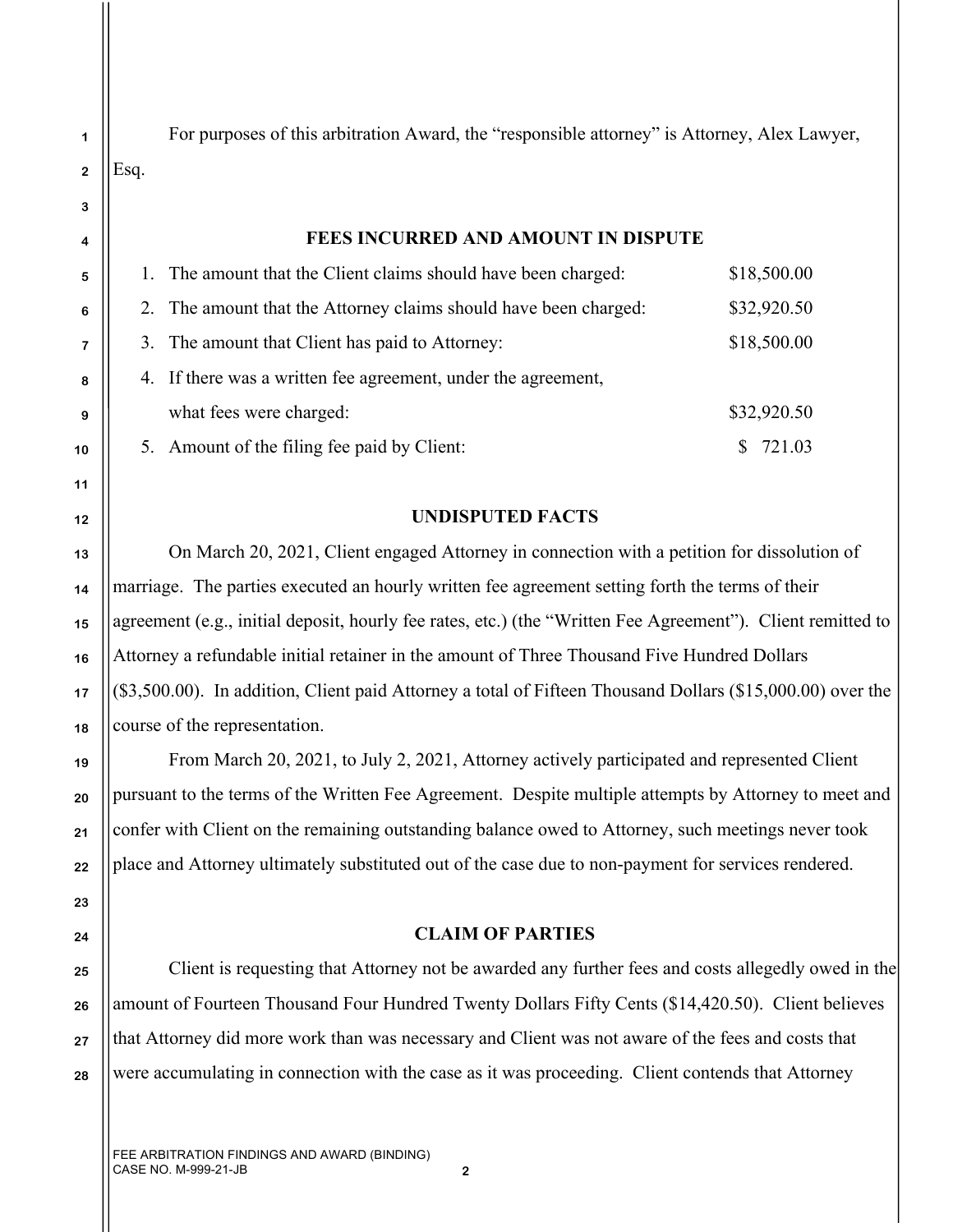**1 2** could have handled the matters that came up during the case in a more efficient manner, which would have resulted in lower legal fees and costs.

Attorney is requesting that Client be required to pay Attorney Fourteen Thousand Four Hundred Twenty Dollars Fifty Cents (\$14,420.50), which represents the outstanding balance of the fees and costs incurred by Attorney in connection with Attorney's representation of Client. Attorney contends that Client's dissolution of marriage was anything but basic, but rather was incredibly complex and terribly acrimonious, which led to additional pleadings, appearances and time expended in representing Client's interests and those of the small children of the marriage.

### **ISSUES**

The matters placed at issue by the Request for Arbitration of a Fee Dispute, Attorney's Reply to Client's Request for Arbitration and the testimony of the parties, are the following:

- 1. The nature of the Written Fee Agreement between the parties.
- 2. The nature of Attorney's hourly billing rate; and
- 3. The nature of the services performed by Attorney on Client's behalf, the reasonableness of the fees and costs billed by Attorney, the necessity of the Attorney performed tasks and whether Attorney is owed additional monies by Client.

## **FINDINGS**

Statement, Stipulations, Reasoning and Determination of Questions Presented [Business & Professions Code §6203(a)]

1. What is the nature of the Written Fee Agreement between the parties?

On March 20, 2021, Client and Attorney entered into the Written Fee Agreement, which set forth

an hourly rate of Three Hundred Fifty Dollars (\$350.00) per hour for the services of Attorney. The

scope of services as set forth in the Written Fee Agreement provided, among other things, the following:

(a) Attorney would provide legal services to Client in connection with a petition for dissolution of marriage;

FEE ARBITRATION FINDINGS AND AWARD (BINDING) CASE NO. M-999-21-JB **3**

**8**

**9**

**10**

**11**

**12**

**13**

**14**

**15**

**16**

**17**

**18**

**19**

**20**

**21**

**22**

**23**

**24**

**25**

**26**

**27**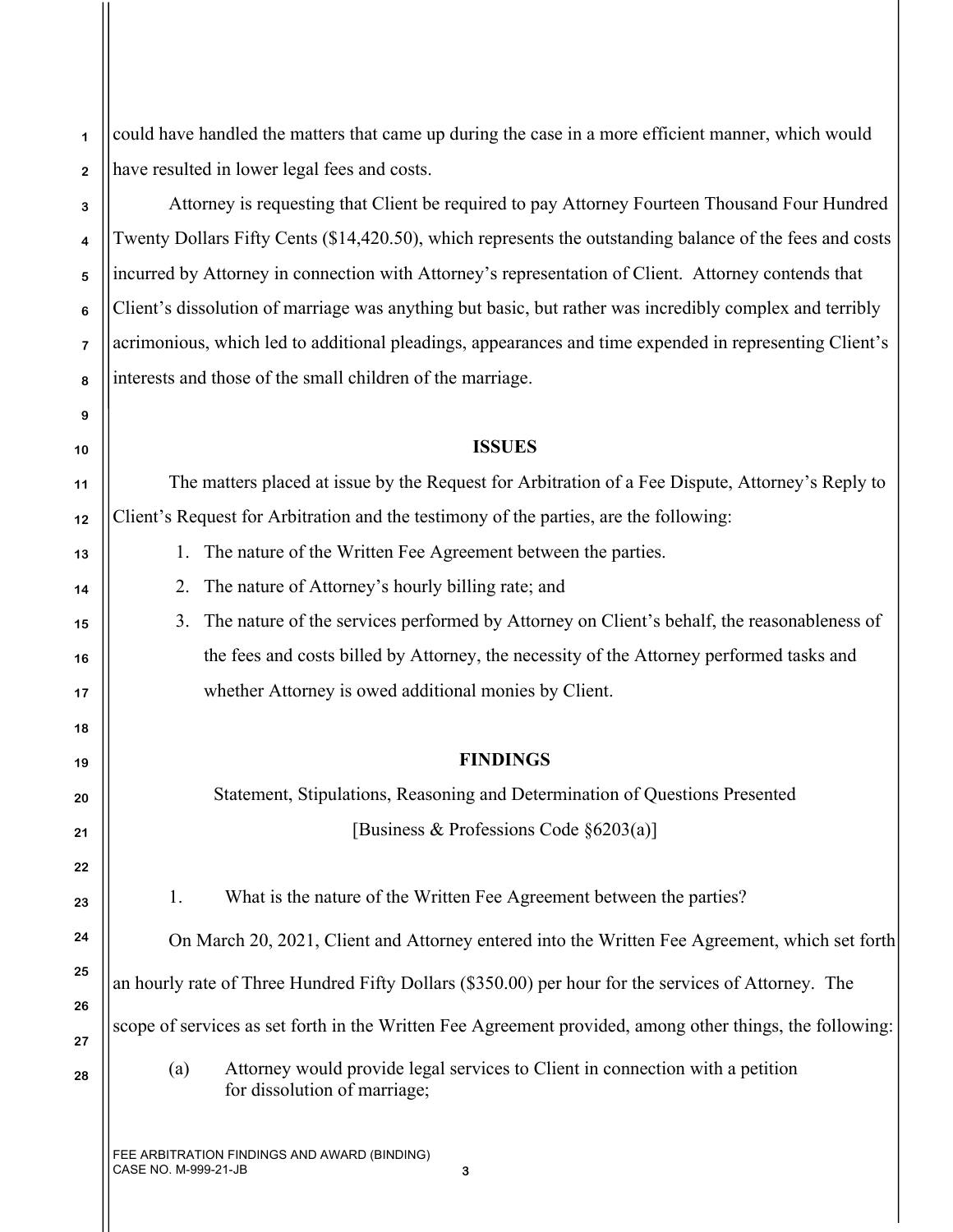| (b) | Client would pay Attorney Three Hundred Fifty Dollars (\$350.00) per hour in<br>fees, in addition to all out-of-pocket costs and filing fees incurred; |
|-----|--------------------------------------------------------------------------------------------------------------------------------------------------------|
| (c) | Attorney would provide Client with monthly billing statements setting forth                                                                            |
|     | the services performed and applicable fees incurred, as well as any costs; and                                                                         |
| (d) | Any modification to the Written Fee Agreement required a writing executed by<br>both parties setting forth any such modification.                      |
|     | Pursuant to Business and Professions Code §6148, an attorney who contracts to represent a client                                                       |
|     | in which it is reasonably foreseeable that the total expense to a client, including attorney's fees, will                                              |
|     | exceed one thousand dollars (\$1,000.00), the contract for services must be in writing. At the time the                                                |
|     | contract is entered into, the attorney shall provide a duplicate copy of the contract, signed by both the                                              |
|     | attorney and the client, to the client. The written contract shall contain all of the following:                                                       |
| (a) | Any basis of compensation including, but not limited to, hourly rates, statutory fees or                                                               |
|     | flat fees, and other standard rates, fees and charges applicable to the case.                                                                          |
| (b) | The general nature of the legal services to be provided to the client.                                                                                 |
| (c) | The respective responsibilities of the attorney and the client as to the performance of the                                                            |
|     | contract.                                                                                                                                              |
|     | The Written Fee Agreement herein complied with the statute and is a valid agreement between                                                            |
|     | the parties. Further, the parties orally stipulated at the Hearing that neither party was contesting the                                               |
|     | validity of the Written Fee Agreement. In addition, the parties stipulated that the funds paid by Client to                                            |
|     | Attorney are accurate and correct.                                                                                                                     |
| 2.  | What is the nature of Attorney's hourly rate as set forth in the Written Fee                                                                           |
|     | Agreement and whether such rate was unconscionable?                                                                                                    |
|     | The Committee on Mandatory Fee Arbitration's Arbitration Advisory 1993-02 entitled "Standard"                                                          |
|     | of Review in Fee Disputes Where There Is a Written Fee Agreement," sets forth a standard of review                                                     |
|     | when a written fee agreement complies with Business and Professions Code §6148. <sup>1</sup> Upon a                                                    |
|     | determination that a written fee agreement is in compliance with Business and Professions Code §6148,                                                  |
|     | the next step is to review the written fee agreement's terms to ensure the agreed upon fee is not                                                      |
|     |                                                                                                                                                        |

Opinion 1993-02 was "sound and this standard should likewise apply to civil suits for breach of a fee agreement that are adjudicated in  $\left\vert \right\vert$  the superior court."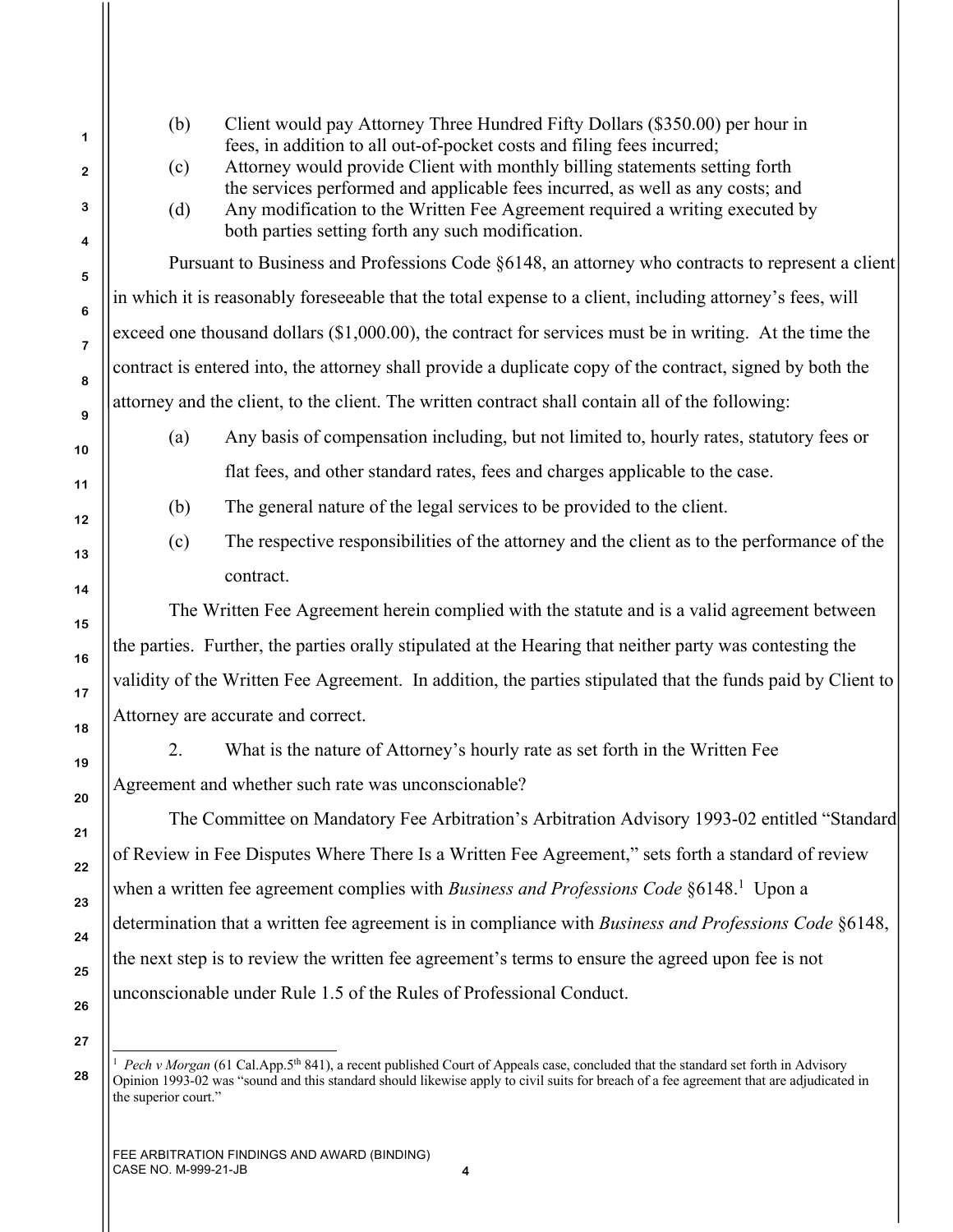The Written Fee Agreement set forth Attorney's hourly billing rate of Three Hundred Fifty Dollars (\$350.00).

Attorney was admitted to practice law in the State of California on December 5, 1991, which equates to Attorney practicing law for over twenty-nine (29) years.

Given the number of years Attorney has been practicing law, her vast experience in family law and the fact that Attorney is a Certified Family Law Specialist, the Arbitrator finds that the hourly rate charged by Attorney is not unconscionable and is a rate that is charged by similarly experienced attorneys for similar legal services in the community. Furthermore, Client is not disputing the hourly rate that was agreed to between the parties pursuant to the Written Fee Agreement.

**10 12** 3. What were the (i) nature of the services performed by Attorney on Client's behalf, (ii) the reasonableness of the fees and costs billed by Attorney, (iii) the necessity of the Attorney performed tasks and (iv) whether Client is due a refund of previously paid monies?

Once Client retained Attorney in the dissolution of marriage proceedings, Attorney provided the following legal services on Client's behalf, in addition to the expected legal services in connection with Client's petition for dissolution of marriage (e.g., preparation of the Petition for Dissolution of Marriage, mandatory settlement conferences, responding to Client's e-mails and phone calls, preparing form interrogatories, preparing declarations and in-person meetings with Client):

- Successfully petitioned the Court for an Order granting Client with exclusive control of the family residence.
- Successfully defended the spouse's attempt to impute income to Client, due to the fact that Client's income had been reduced due to health issues. Attorney was successful in obtaining guideline pendent lite spousal support and not based on a reduced amount.
	- Successfully petitioned the Court for an Order to allow Client control and exclusive use of the community BMW 325i automobile.
	- Successfully petitioned the Court for an Order for joinder of the community retirement accounts so that the spouse would cease unilateral withdrawals.

Client contends that even though monthly invoices were being mailed to the correct address, they were not received. Attorney pointed out that on or about May 9, 2021, a declaration signed by Client in

**4**

**5**

**6**

**7**

**8**

**9**

**11**

**13**

**14**

**15**

**16**

**17**

**18**

**19**

**20**

**21**

**22**

**23**

**24**

**25**

**26**

**27**

**28**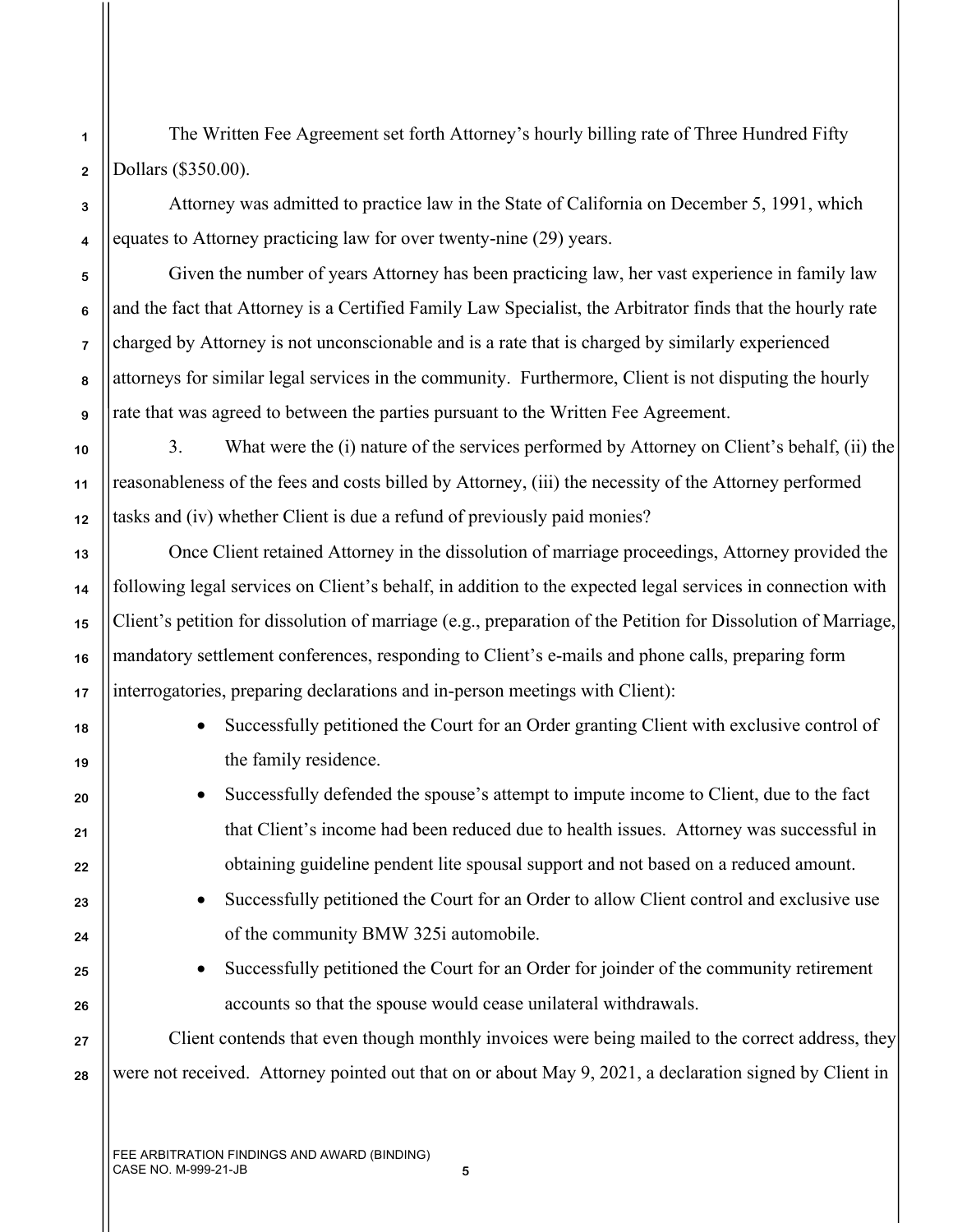**1 2 3** connection with documents submitted to the Court in connection with the dissolution of marriage proceedings included all the invoices generated to that date so that Client was in possession of all invoices. As such, Attorney argued that Client was aware on or about May 9, 2021, that fees and costs of almost Ten Thousand Dollars (\$10,000.00) were then due over and above the Eighteen Thousand Five Hundred Dollars (\$18,500.00) in fees and costs that Client had previously paid in connection with Attorney's services on Client's behalf.

Furthermore, Attorney argued that Client was aware that Attorney was rendering extensive legal services at Client's direction, which were complex and time consuming, due to the antagonistic nature of the divorce proceedings. Based on the Written Fee Agreement, Client was also aware that Attorney's hourly rate was Three Hundred Fifty Dollars (\$350.00) per hour.

Attorney had an initial conversation with Client the mounting legal bill on May 30, 2021, and then subsequently had additional follow-ups in June of 2021. Due to Client being nonresponsive to Attorney's request to bring the account current, ultimately Attorney filed a motion with the Court to withdraw as counsel of record for Client on July 1, 2021. Attorney followed Rule 1.16 of the Rules of Professional Conduct and did not prejudice the rights of the Client. On July 2, 2021, Attorney was substituted out of the case with Client's consent and the motion to withdraw was taken off-calendar.

Client acknowledged that Attorney rendered all of the legal services set forth in the monthly invoices and did so successfully. Other than testifying that Client was "shocked" at the rising costs, Client was unable to point out any specific charge or service that was excessive or that Attorney was not requested to do.

Given the nature of the dissolution of marriage action, Attorney has provided evidence that Client was sent monthly billing statements. In the event Client did not receive a statement for the month of March 2021 or April 2021, by virtue of the documents filed with the Court on or about May 9, 2021, Client was made aware of the legal fees and costs that were mounting in the case. In addition, Client was an active participant in all matters surrounding the case and for the series of meetings and hearings that took place over the rest of May and June of 2021. Client should have been aware that legal fees and costs were continuing to mount as Attorney vigorously represented Client's interests, including agreeing to advance costs for an expert witness. Furthermore, Attorney was continuing to send Client monthly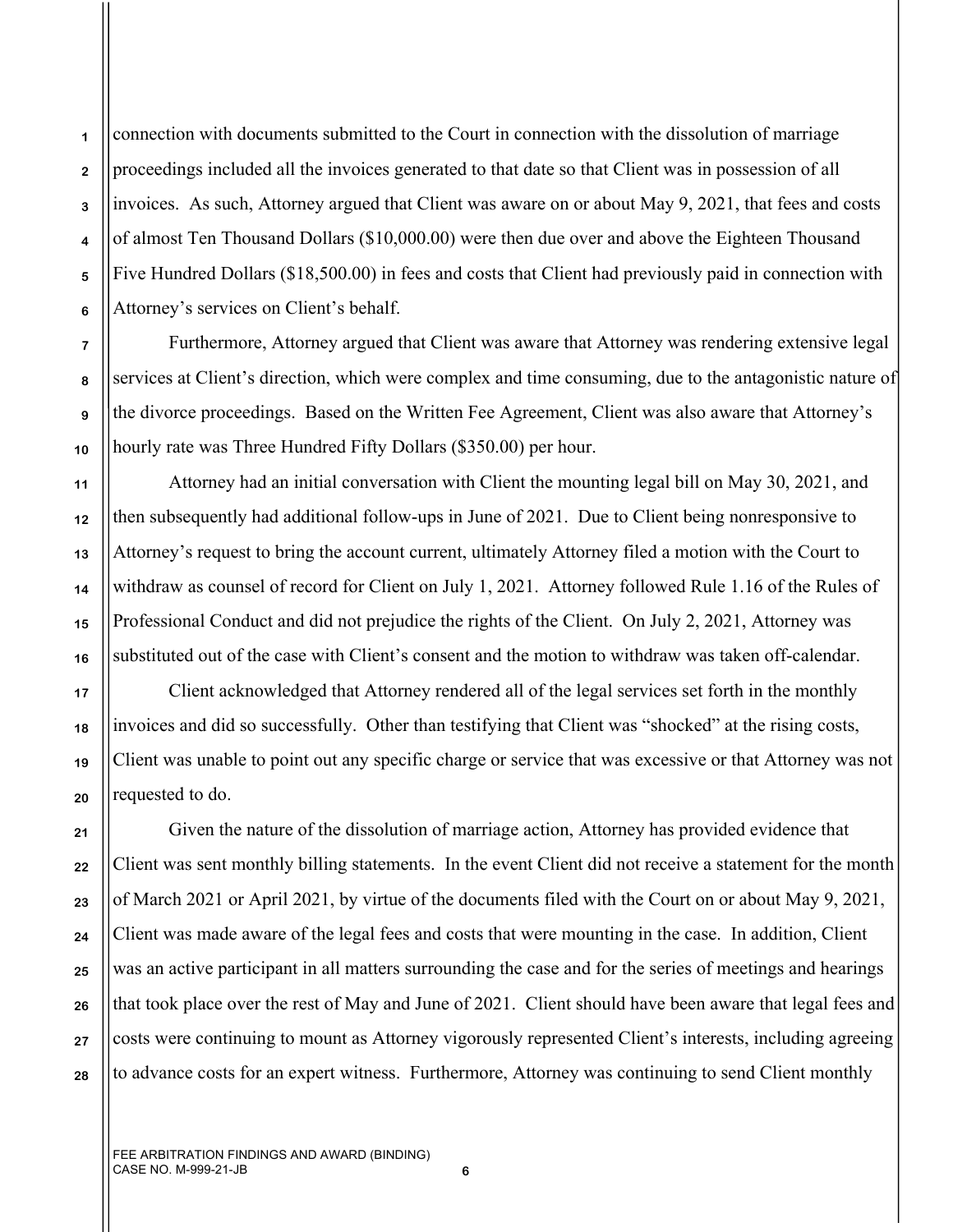statements by U.S. Mail and Electronic Mail. Client's position that they were not received was found to be unpersuasive.

**1**

**2**

**3**

**4**

**5**

**6**

**7**

**8**

**9**

**10**

**11**

**12**

**13**

Client's divorce proceedings were not harmonious. Attorney expended a great amount of time on Client's case. Based on the various issues handled by Attorney, the fees and costs were reasonable and there was no excessive billing. Therefore, Attorney is entitled to the fees and costs that were billed.

#### **ALLOCATION OF FILING FEE**

*Business and Professions Code* §6203(a) permits the allocation of the arbitration filing fee paid by Client. However, the Code is silent as to when and how arbitration filing fees should be allocated. Based on the facts of this fee dispute, Client shall bear the cost of the arbitration filing fee of Seven Hundred Twenty-one Dollars Three Cents (\$721.03).

#### **AWARD**

| 14 | The Arbitrator finds that the total amount of fees and/or costs which should have been charged in |                      |  |  |  |
|----|---------------------------------------------------------------------------------------------------|----------------------|--|--|--|
| 15 | \$32,920.50<br>this matter is:                                                                    |                      |  |  |  |
| 16 | Of which the Client is found to have paid:                                                        | \$18,500.00          |  |  |  |
| 17 | In addition, the fee arbitration filing fee shall be allocated:                                   |                      |  |  |  |
| 18 | Client:                                                                                           | \$<br>721.03         |  |  |  |
| 19 | Attorney:                                                                                         | $\mathbb{S}$<br>0.00 |  |  |  |
| 20 | For a net amount due Attorney of:                                                                 | \$14,420.50          |  |  |  |
| 21 |                                                                                                   |                      |  |  |  |
| 22 |                                                                                                   |                      |  |  |  |
| 23 |                                                                                                   |                      |  |  |  |
| 24 |                                                                                                   |                      |  |  |  |
| 25 |                                                                                                   |                      |  |  |  |
| 26 |                                                                                                   |                      |  |  |  |
| 27 |                                                                                                   |                      |  |  |  |
| 28 |                                                                                                   |                      |  |  |  |
|    |                                                                                                   |                      |  |  |  |
|    | FEE ARBITRATION FINDINGS AND AWARD (BINDING)<br>CASE NO. M-999-21-JB<br>7                         |                      |  |  |  |